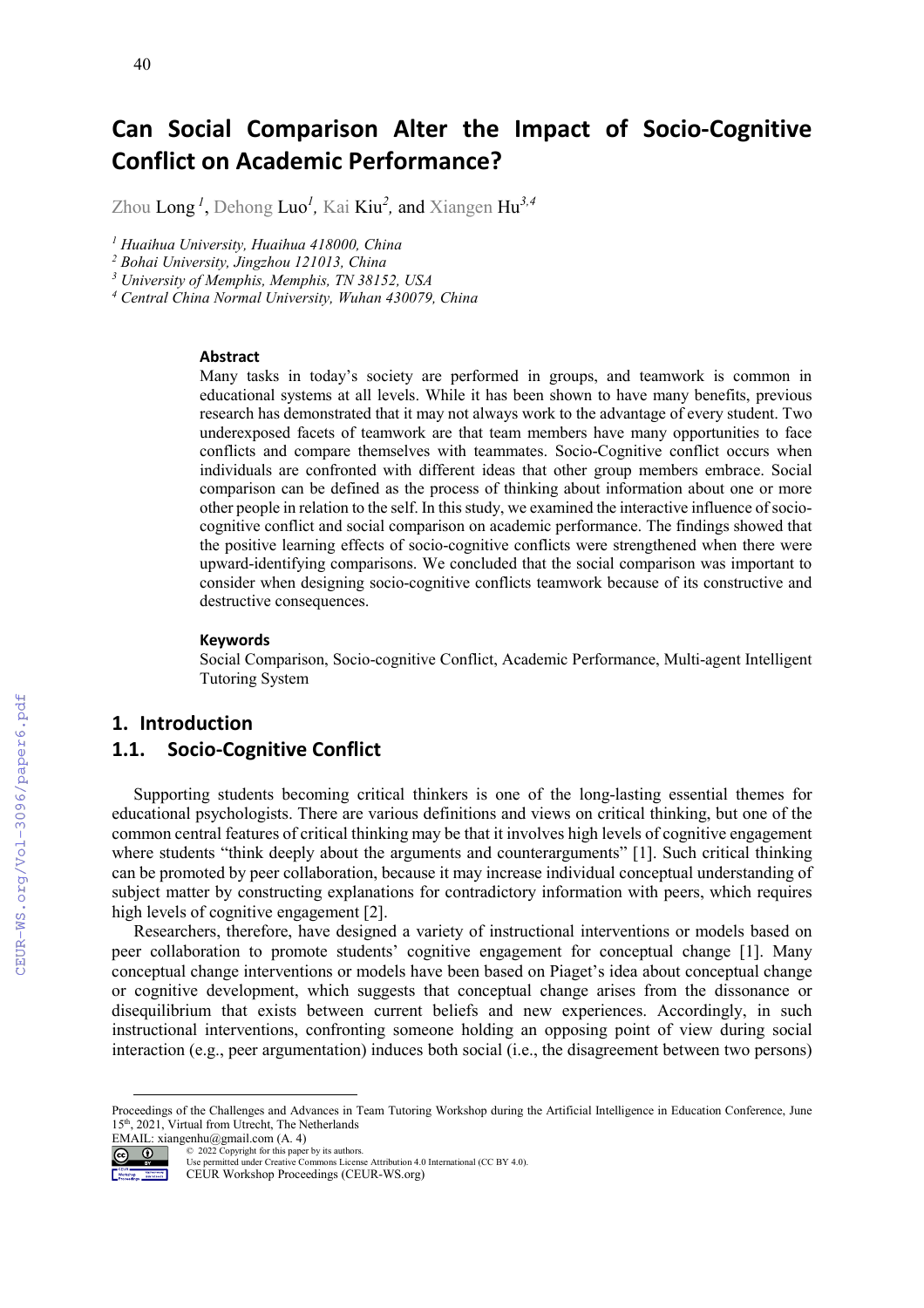and cognitive (i.e., each individual doubts her or his own answer) conflicts, and therefore such disagreement is called "socio-cognitive conflict" [3].

Importantly, to induce such a state of mental imbalance and thinking about alternative perspectives (i.e., counterarguments), simply putting two people together is not sufficient [2]; instead, argumentation is a necessary component. Argumentation is an activity in which individuals "attempt to strengthen or weaken the acceptability of one or more ideas, views, or solutions through engagement in reasoning" [4]. Indeed, argumentation has been identified as a promising instructional practice across different domains including science, mathematics, social science, and even physical activities [1-2, 5].

These learning benefits, however, are not guaranteed by all forms of peer argumentation. Instead, there are some important characteristics that differentiate unproductive and productive peer argumentation. For instance, just finding erroneous ideas in each other's reasoning is not sufficient for a good understanding of the concept, but identifying, accepting, and integrating more plausible ideas into one's own understanding is also necessary. Asterhan addresses this point as productive and effective argumentative discourse for learning, and cognitive development should not only be critical but also constructive [2]. This type of ideal argumentative discourse, one that balances critical reasoning and collaborative construction, is introduced by different researchers with various names, including 'deliberation', 'collaborative argumentation', 'exploratory talk', 'critical discussion', 'co-constructive, critical argumentation', and 'constructive controversy' [1-2, 4-5]. The benefits of this ideal argumentative discourse for learning apply across not only educational domains but also contexts such as peer-managed classroom discussions or computer-assisted dyadic interactions [1, 6].

Unfortunately, in educational settings especially it is often challenging for students to focus only on collaborating with others to solve the problem, or epistemic issue. In peer learning, students are not only concerned with understanding the cognitive issues, but they are also concerned with different social issues (e.g., competence threat) that can hinder students' productive peer argumentation and, in turn, diminish learning gains. Socio-cognitive theory posits that there are two different ways that this socio-cognitive conflict is regulated, and prior research has shown that students' different regulating styles are associated with different academic achievement [2].

On the one hand, when individuals are uncertain about the validity of different points of view (the "cognitive" issue: "Is my answer correct?") [7], they tend to regulate the socio-cognitive conflict in an epistemic way by focusing on the task and on understanding the problem. When individuals engage in epistemic regulation, they are more likely to consider the validity of each other's answers and try to integrate their diverging views to better understand the task or problem. Hence, epistemic regulation is associated with cognitive progress [3]. On the other hand, when individuals are uncertain about their own competence relative to a confronting partner (the "social" issue: "Is my partner more competent than me?") [8], they tend to regulate the socio-cognitive conflict in a relational way by focusing on social comparison and on defending their competence. When individuals engage in relational regulation, they are either more likely to confirm their viewpoint in order to win an argument and demonstrate their competence, or they are more likely to conform to the other's viewpoint in order to avoid showing their incompetence [8-9]. Overall, relational regulation is associated with less cognitive progress as compared to epistemic regulation.

In short, one may expect the ways of socio-cognitive regulation to be differentiated depending on one's perceived competence on a task and the perceived context in which the socio-cognitive interaction takes place. Another theory - social comparison theory [10] - is well positioned to identify different types of social contexts and to describe how these different social contexts, or social interdependence, can determine group processes and outcomes, which could lead to better understanding of the relations between different social interdependence and different kinds of concerns and conflict regulating styles in interpersonal contexts.

#### **1.2. Social Comparison**

Productive peer argumentation is challenging for a lot of students even with specific guidance for critical argumentation [2]. An underexposed facet of peer learning is that students have many opportunities to compare themselves with teammates. To a certain degree, such comparisons are destructive. When working with others, one's concern about looking stupid to others, or concern about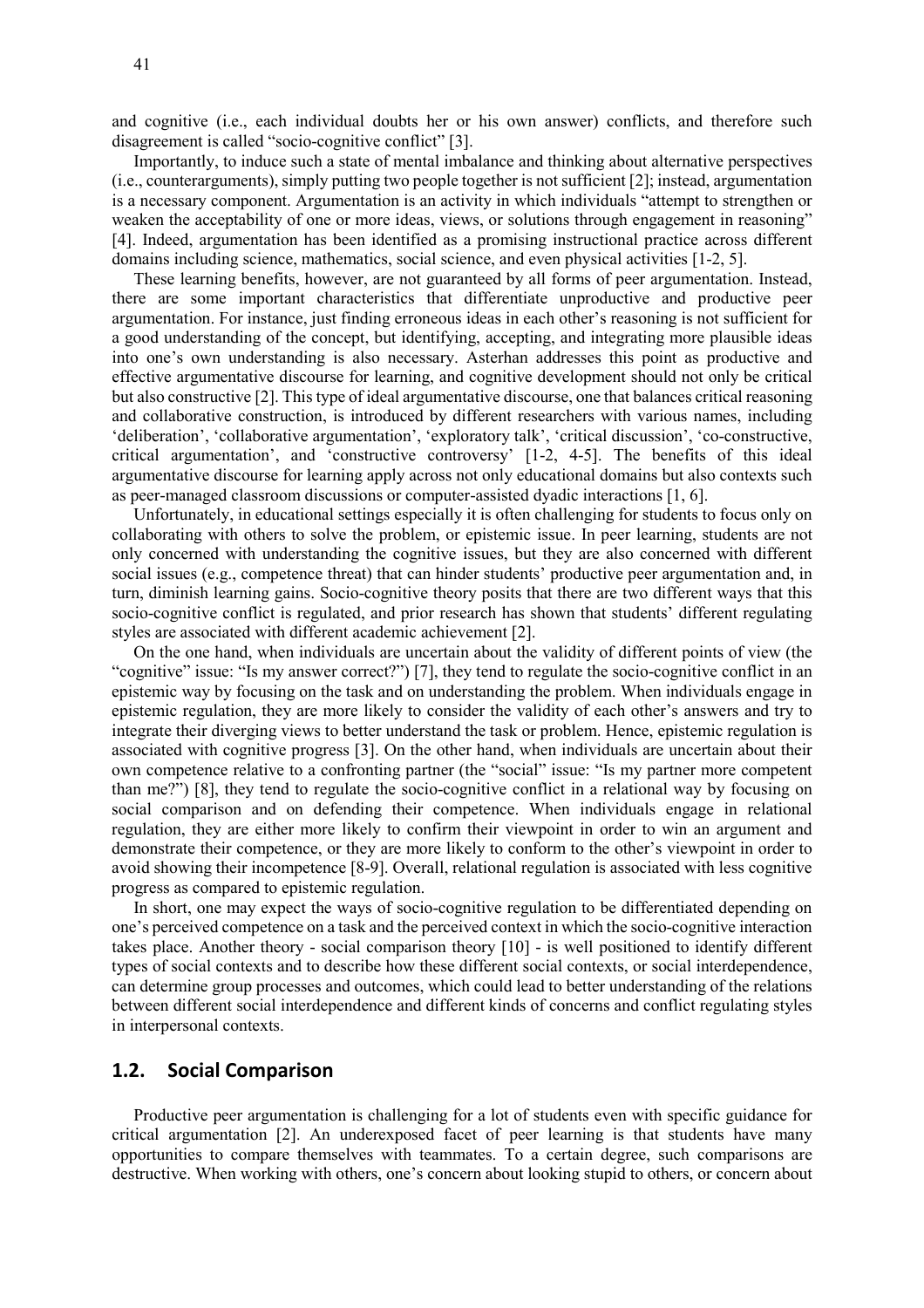providing incorrect answers (misinforming others), can inhibit productive argumentation and, in turn, suppress learning and cognitive development. But social comparisons also have the potential of being functional and motivating. For example, individuals who watch well-performing teammates can learn from them how to improve their own learning performance, and individuals who notice that they are performing better than other group members may derive satisfaction from their superior performance.

Despite social comparison being a social phenomenon, most research on social comparison has been restricted to the implications of social comparison for the individual or for intergroup relations. Little research has examined the implications of social comparison for processes within learning groups. The lack of interest in intragroup comparison is particularly notable because social comparison theory was founded originally in the study of group processes [10].

While Festinger assumed that individuals are motivated to actively search for social comparison for reasons of self-evaluation (i.e., in order to reduce uncertainty about one's own attitudes and abilities) [10], Brickman and Bulman suggested that under certain conditions, individuals are motivated to actively avoid social comparison (e.g., when comparison with a high performer is too threatening for one's self-esteem) [11]. We argue, however, that when students study closely together in a group, they can hardly avoid social comparisons. This is due to them being more or less interdependent, and inevitably confronted with the attitudes, abilities, looks, performance, and personalities of other people. These social comparisons will induce thoughts that will be related to group learning processes and outcomes.

Individuals can compare themselves with persons who are performing better than they are (i.e., upward comparison), as well as with persons who are performing worse than they are (i.e., downward comparison). Upward comparison can induce identifying thoughts such as "I can do that as well," or contrasting thoughts such as "I can never perform like that." Likewise, downward comparison can induce identifying thoughts such as "That may happen to me, too," or contrasting thoughts such as "I do that much better" [12]. Such thoughts reflect how constructively one thinks and feels about oneself and the comparison target after social comparison. The upward comparison process is generally a better incentive for self-improvement than the downward matching process [12-13]. Indeed, viewing others performing slightly better than themselves may lead people to set higher personal standards which can motivate efforts to improve themselves, and by doing so, they improve themselves.

It follows from social comparison theory that socio-cognitive conflict learning may vary as a function of social comparison. Under positive interdependence, individuals focus on resolving epistemic conflicts, whereas under negative interdependence individuals focus on protecting selfcompetence. In other words, individuals' main concern during socio-cognitive interactions may differ depending on how individuals perceive social interdependence. In the present experimental study, we examine how the socio-cognitive conflict and the social comparison process are associated with learning outcomes in a multi-agent intelligent tutoring system context in which a participant and two pedagogical peer agents generate ideas in an argumentation group.

# **2. Method and Results**

#### **2.1. Undergraduate Participants**

107 undergraduates at a general university in China were recruited to participate in exchange for extra course credits. They all had no related learning experience in the research method (experimental material). Five volunteers were dropped from the dataset because their finishing time of the experiment was over 3 standard deviations above average time. This resulted in a final sample of 102 participants (69 females and 33 males, mean age  $= 21.26$  years).

## **2.2. Mixed Design**

The study involved a 4 (Socio-cognitive Conflict as the within-subjects factor: true-false, false-true, false-false, true-true) x 3 (Social Comparison as the between-subjects factor: upward-identifying comparison, upward-contrasting comparison, no comparison) mixed design. Participants received all four types of socio-cognitive conflict in a Graeco-Latin Square order and were randomly assigned to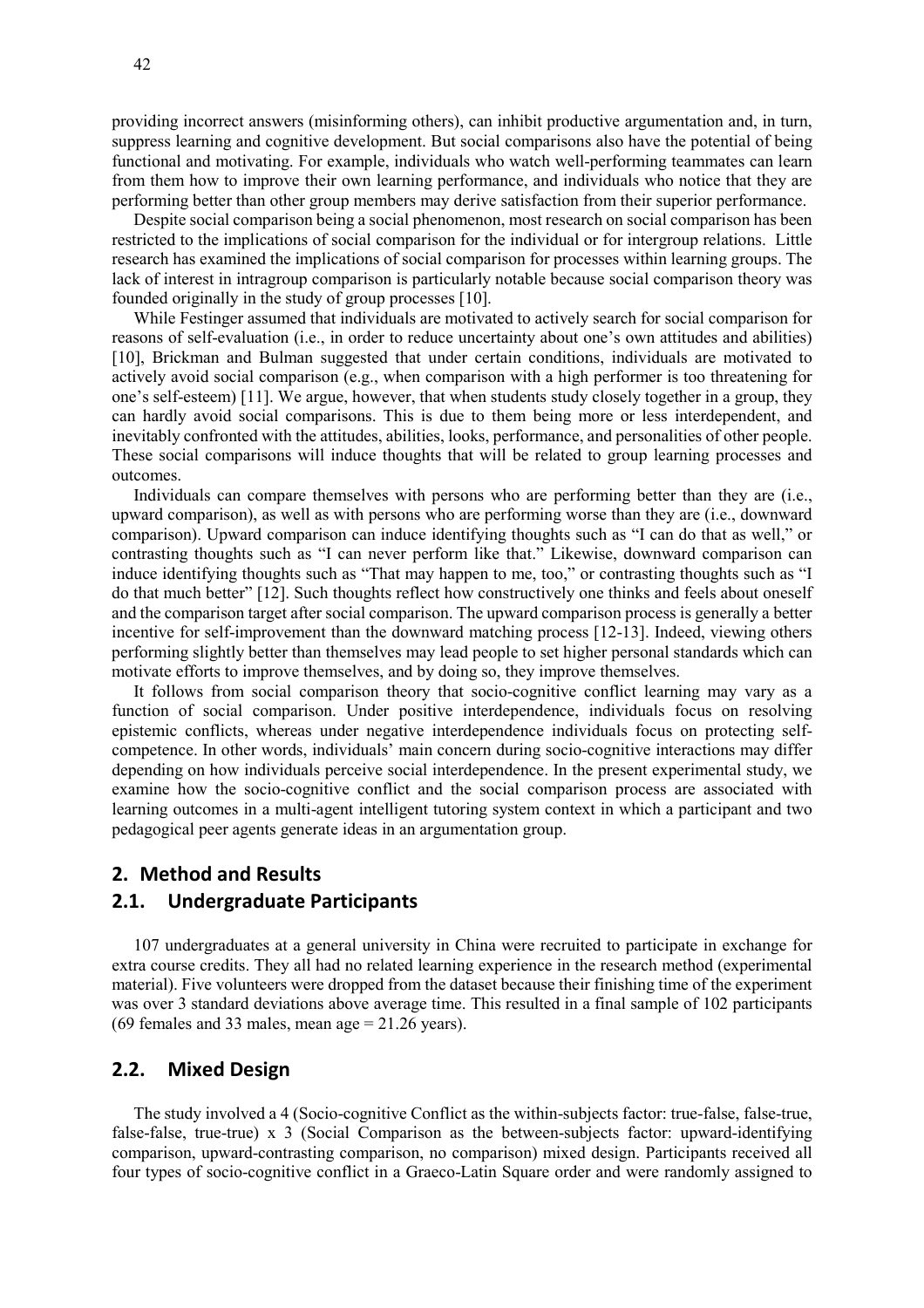one of the social comparison conditions. Proportional academic performance was computed as (posttest - midtest)/(1 - midtest).

#### **2.3. Socio-cognitive Conflict Manipulation**

Similar to D'Mello et al. [14], socio-cognitive conflict was operationalized by varying contradictory information in agent agreement and information correctness during the trialogues (three-party conversation: a participant and two pedagogical peer agents) phase. In the control condition, both animated agents agreed on the correct information (true-true), while in the other three experimental conditions, two agents either disagreed with each other or agreed with the incorrect information. After both agents presented their respective opinions, one of them would ask the participant to express himself. The contradiction between the agents' opinions was expected to trigger the participant's sociocognitive conflict (see Fig. 1).



**Figure 1:** Screenshot of learning interface.

# **2.4. Social Comparison Manipulation**

Like the within-group factor of socio-cognitive conflict, the between-group factor of social comparison was also manipulated during the trialogues phase in the experiment. We operationally defined the social comparison (i.e., upward identification and contrast) as follows. Students were asked to compare themselves upwardly by the following sentence (translated from Chinese): "The peers in your small learning group are top students of the class, and perform very well in argumentation." Following this introduction, there were two items on identifying thoughts: "Learning with these superior peers, you can do that as well" and "That's the way you're going to do it, too"; and two items on contrasting thoughts: "Although learning with these superior peers, you may hardly perform like that" and "You may hardly attain that." The validity of the three types of social comparison that we distinguish in the present study has been supported by a series of recent studies [12].

#### **2.5. Procedure**

All research content and procedures were presented via a multi-agent intelligent tutoring system environment developed for the purposes of this study (see Fig. 1 for a screenshot). The experiment occurred over five phases (total 2.5 hours): the participants (1) took a pretest for prior knowledge, (2) acquired research method knowledge through multimedia learning to identify the contradictory information in later trialogues, (3) took a mid-test to assess control over academic performance in multimedia learning, (4) attended eight trialogues (each about one concept) that offered contradictory and social comparison contexts to induce the participant's socio-cognitive conflict in between-group different atmospheres, and last (5) took a post-test to check each one's overall academic performance. Each trialogue in the fourth phase began with a description of a research method practice case. Participants read the description and then discussed it with the agents. The research methods contents mainly consist of fundamental design principles (e.g., random assignment and control groups).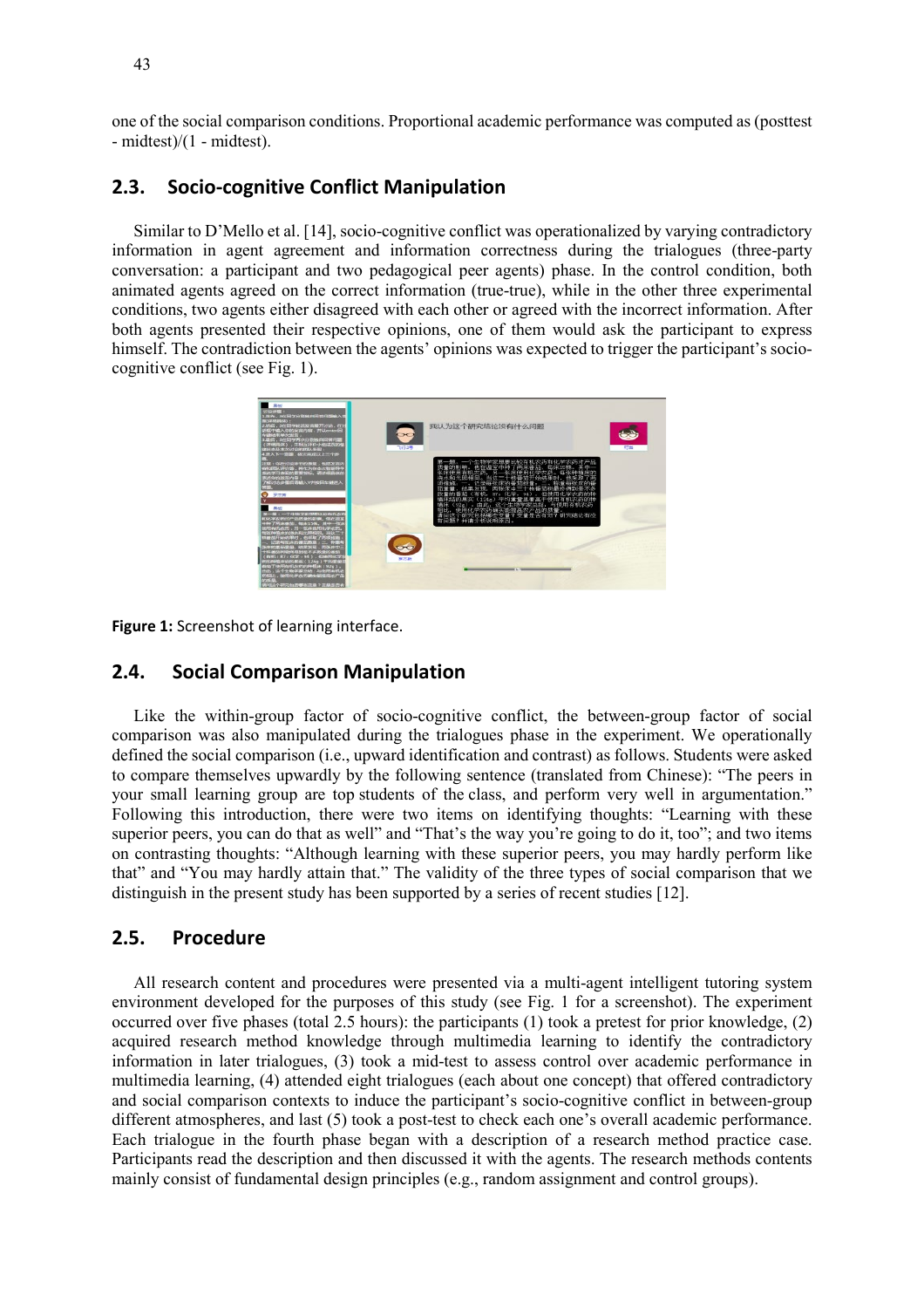#### **2.6. Academic Performance Measurement**

We tested the learning content about eight concepts of research methods covered in eight trialogues three times, including pretest, mid-test, and post-test. The academic performance served as the dependent variable and was used to assess the benefit of socio-cognitive conflict induction, indicated by the score gap between the post-test and mid-test. Each test had 24 multiple-choice questions with three questions per concept. The three types of items were based on the first three levels of Bloom's Taxonomy (knowledge, comprehension, and application). Three alternate test versions and assignments were counterbalanced across participants.

## **2.7. Results of Academic Performance**

|             | $UIC (N = 34)$<br>M(SD) | $UCC (N = 34)$<br>M(SD) | $NC(N = 34)$<br>M(SD) | Total $(N = 102)$<br>M(SD) |
|-------------|-------------------------|-------------------------|-----------------------|----------------------------|
| True-False  | .43(.16)                | .3(.12)                 | .26(.2)               | .33(.18)                   |
| False-True  | .4(.12)                 | .31(.1)                 | .27(.2)               | .33(.16)                   |
| False-False | .16(0.13)               | .24(.12)                | .21(.11)              | .2(.12)                    |
| True-True   | .29(.12)                | .18(.09)                | .2(.09)               | .23(.11)                   |

**Table 1:** Means (*M*) and Standard Deviations (*SD*) of Academic Performances.

Notes. UIC = Upward-Identifying Comparison, UCC = Upward-Contrasting Comparison, NC = No Comparison.

To test which condition of social comparison benefited the participant's academic performances and whether these effects were dependent on the different socio-cognitive conflict occurrence, we ran a 4 (Socio-cognitive Conflict) x 3 (Social Comparison) mixed-model analysis of variance (ANOVA), with repeated measures on the factor of Socio-cognitive Conflict. This analysis yielded a significant interaction between socio-cognitive conflict and social comparison,  $F(6, 297) = 8.69$ ,  $p < .001$ ,  $\eta_p^2 = .15$ . Simple-effects analyses suggested that participants experiencing socio-cognitive conflict under the truefalse condition reported more learning gains in the upward-identifying comparison group than both of the upward-contrasting comparison (Table 1,  $M_{UIC-UCC} = .13$ ,  $SD = .04$ ,  $p < .01$ ) and control group ( $M_{UIC}$  $N = 0.17$ ,  $SD = 0.04$ ,  $p < 0.001$ ). The same significant learning gain pattern was also showed in both of the false-true  $(M_{UIC-UCC} = .1, SD = .03, p < .05; M_{UIC-NC} = .13, SD = .03, p < .001)$  and true-true condition  $(M_{UIC-UCC} = .11, SD = .02, p < .001; M_{UIC-NC} = .09, SD = .02, p < .01)$ . However, socio-cognitive conflict experience under false-false condition only showed better performances in the upward-contrasting comparison group ( $M_{UCC-UIC}$  = -.08, *SD* = .03, *p* < .05) than the upward-identifying comparison group.

#### **3. Discussion**

Drawing on socio-cognitive conflict perspectives on group learning [3] and social comparison theory [10] in particular, we developed and tested the idea that learners facing socio-cognitive conflicts acquire more knowledge when they are in upward-identifying comparison. Due to using the between-group social comparison design, this study extended the preceding studies by addressing the issue of environmental boundary conditions of socio-cognitive conflict in learning. We also obtained additional evidence about the different impacts of the intragroup social comparison environment on the complex learning effects of socio-cognitive conflict.

More specifically, under the simple and clear socio-cognitive conflict condition (true-false and falsetrue), participants acquired more knowledge about scientific research content in the upward-identifying comparison group rather than both of the upward-contrasting comparison and control group. Apparently, upward identification leads to respect for the other, and this is accompanied by trustful feelings. Upward identification also reflects optimistic feelings that one has control over improving one's functioning, which seems to provide motivation to improve one's performance, whereas the other might serve as a model that provides instrumental information. This is in accordance with former research [12-13].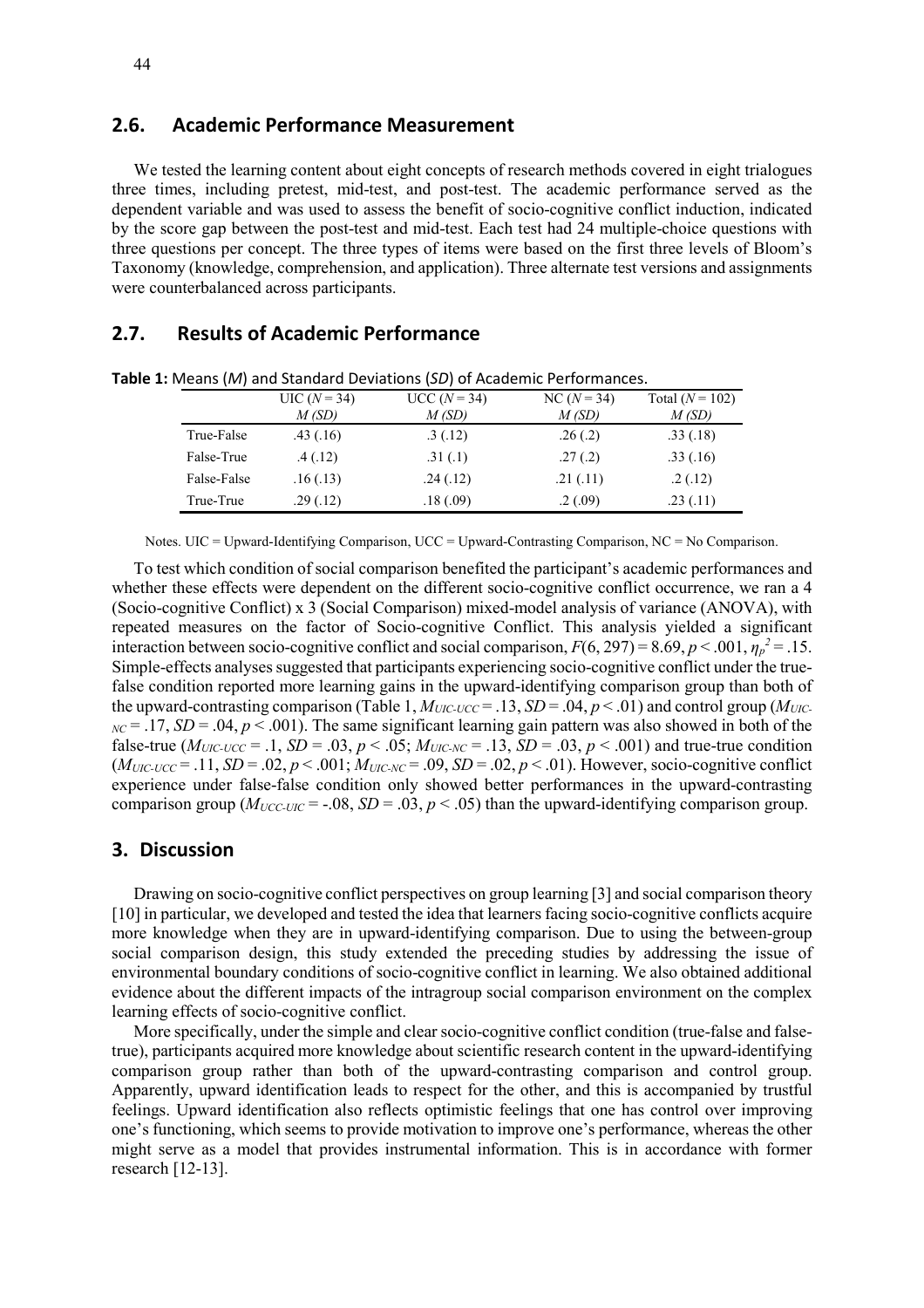However, among the participants in the false-false condition of socio-cognitive conflict which were complex and obscured, the opposite learning effect for them was observed. That is, the academic performance was more salient in the upward-contrasting comparison than the upward-identifying comparison. The upward comparison does not always lead to better academic performance. When people blindly rely on the views of the better other instead of finding their own answers, this may obstruct learning. While thinking that one will not be able to become as good as one's teammate may inhibit motivation to learn from teammates but arouse the reflection on the task, which may facilitate learning.

To conclude, our study was one of the first attempts to study the social comparison in student-agents learning groups and how this comparison is related to socio-cognitive conflict learning outcomes. It appears that social comparison processes indeed are important to consider when socio-cognitive conflict work is designed to be performed in groups, rather than by individuals. Those processes have both advantages (e.g., learning from watching better-performing group members) and disadvantages (e.g., distrust, which is associated with contrast). By studying these kinds of group-related social comparison issues, we have brought back the study of social comparison where it was founded: within the domain of intragroup processes. Besides theoretical relevance, this may prove to be of much practical relevance. Since people are working in groups more and more, it is of great importance to know the positive and negative effects of social comparison in socio-cognitive conflict conditions where people cannot escape from social comparison.

# **3.1. Acknowledgments**

We would like to thank the supports from the Research on the Intervention of Confusion Emotion of Normal School Students under the Context of Intelligent Education (Grant NO. XSP20YBZ175), and the Project of A Follow-up Study on the Confusion Emotion and Adjustment Strategies of Children of Migrant Workers in Cities (Grant NO. XJK19QXL003).

# **3.2. References**

- [1] E.M. Nussbaum, G.M. Sinatra, Argument and conceptual engagement. Contemporary Educational Psychology 28, (2003): 384-395.
- [2] C.S.C. Asterhan, B.B. Schwarz: Argumentation and explanation in conceptual change: Indications from protocol analyses of peer-to-peer dialogue. Cognitive Science, 33 (2009): 374-400.
- [3] C. Buchs, C. Pulfrey, F. Gabarrot, F. Butera, Competitive conflict regulation and informational dependence in peer learning. European Journal of Social Psychology 40, 418-435 (2010).
- [4] M. Baker, J. Andriessen, S. Järvelä, Affective learning together: Social and emotional dimensions of collaborative learning. Routledge, New York (2013).
- [5] D.W. Johnson, R.T.Johnson, Energizing learning: The instructional power of conflict. Educational Researcher, 38 (2009): 37-51.
- [6] A.J. Saltarelli, C.J. Roseth, Effects of synchronicity and belongingness on face-to-face and computer-mediated constructive controversy. Journal of Educational Psychology 106, (2014): 946-960.
- [7] J. Piaget, The equilibration of cognitive structures: The central problem of intellectual development. University of Chicago Press, Chicago (1985).
- [8] N. Sommet, C. Darnon, F. Butera, To confirm or to conform? Performance goals as a regulator of conflict with more-competent others. Journal of Educational Psychology 107 (2015): 580-598.
- [9] Z. Long, H. Gao, N. Dowell, L. Yang, X. Hu, Impact of Rejection Sensitivity on Socio-cognitive Conflict Learning in Intelligent Tutoring System Environments, In 19th International Conference on Artificial Intelligence in Education, London (2018).
- [10] L.A. Festinger, A theory of social comparison processes. Human Relations, 7 (1954): 117-140.
- [11] J. Suls, R.L. Miller, Social comparison processes: Theoretical and empirical perspectives. Hemisphere, New York (1977).